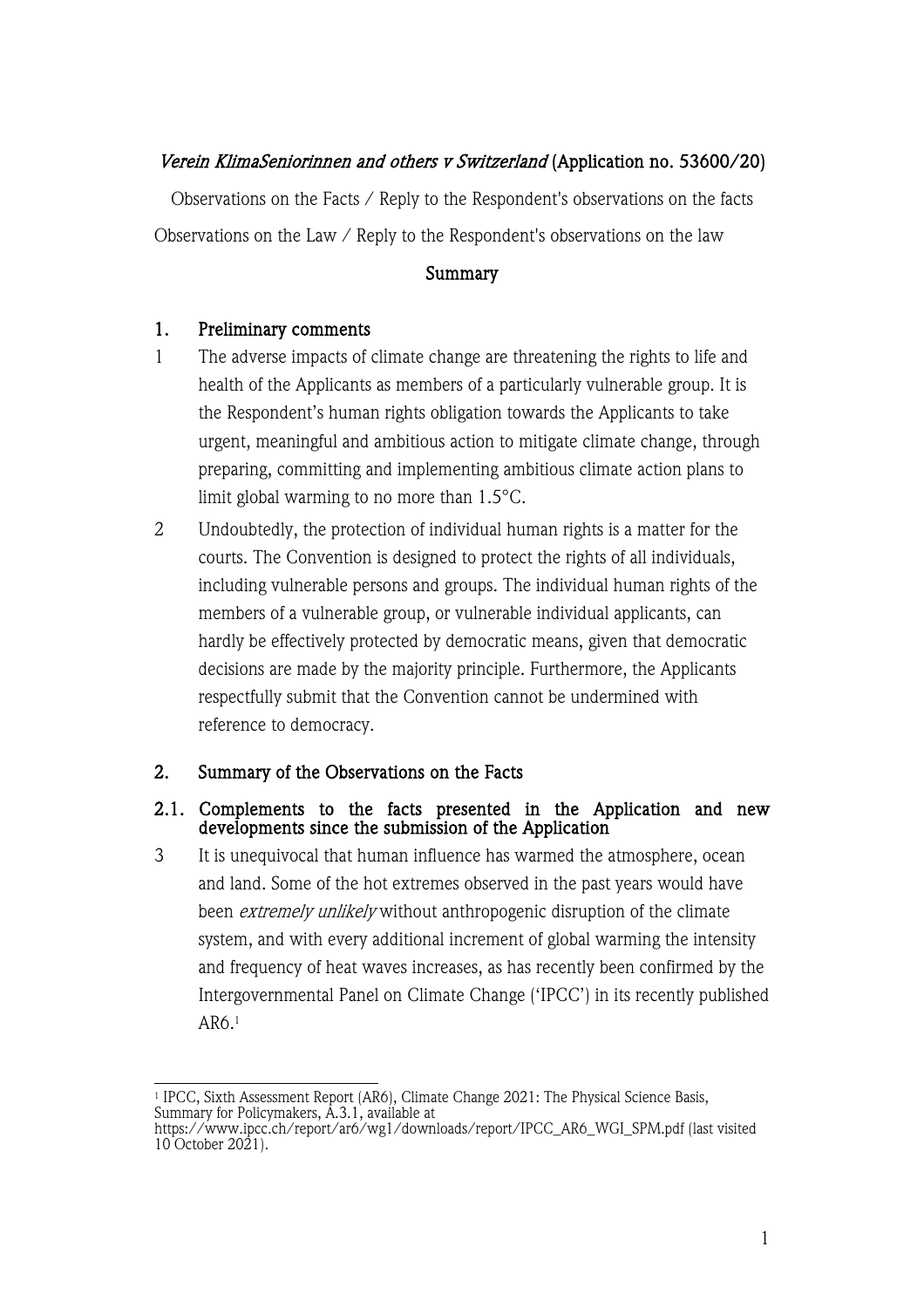- 4 Climate-induced heat waves have caused, are causing and will cause further deaths and illnesses to older women, as the Applicants are. Recent attribution studies have found that in Switzerland 30% of heat-related deaths can be attributed to anthropogenic climate change<sup>2</sup> and 2021 studies confirmed that women over 75 years old are the demographic group with the highest risk of heat-related health damage in Switzerland.3. That heat waves have already caused physical and mental suffering to the Applicants is confirmed again in recent medical certificates and personal statements. In Switzerland, the average temperature has risen twice as much as the global average. Staying within the 1.5ºC temperature limit would significantly reduce the risk of heatrelated excess mortality and morbidity.
- 5 Although the Respondent knows about the aforementioned facts, the Respondent does not do its share to prevent a global temperature increase of more than 1.5°C above pre-industrial levels, which is needed to protect the Applicants. Recent studies confirm that the Respondent's climate ambitions are not in line with the 1.5°C limit. Also, the Respondent failed to set any binding targets for 2030 and 2050, and it failed to implement and enforce sufficient measures to meet its 2020 target.
- 6 To be in line with the 1.5ºC limit, according to recent studies, the Respondent needs to ensure a greenhouse gas emission level in 2030 that is net-negative in comparison to the emission levels in 1990.4 This entails achieving a domestic greenhouse gas emission reduction of 61% below 1990 levels by 2030.<sup>5</sup> Furthermore, as most of the Respondent's emissions occur abroad (consumption based emissions, indirect emissions caused by the finance sector), the Respondent needs to prevent and reduce such emissions accordingly.

<sup>4</sup> See inter alia RAJAMANI ET AL., National 'fair shares' in reducing greenhouse gas emissions within the principled framework of international environmental law, Climate Policy Volume 21 Issue 8, pp. 983–1004, 7 September 2021, available at https://doi.org/10.1080/14693062.2021.1970504. <sup>5</sup> See Climate Analytics, A 1.5°C compatible Switzerland, 15 June 2021, available at https://climateanalytics.org/media/final\_clean\_icci\_1406\_aligning\_switzerlands\_2030\_emissions\_ target\_with\_the\_1-5c\_paris\_agreement\_temperature\_limit\_2.pdf (last visited 12 October 2021).

<sup>2</sup> VICEDO-CABRERA/SCOVRONICK/SERA ET AL., The burden of heat-related mortality attributable to recent human-induced climate change, Nature Climate Change 11, 492–500 (2021), p. 1, available at https://doi.org/10.1038/s41558-021-01058-x *(doc. 1)*.

<sup>3</sup> RAGETTLI/RÖÖSLI, Hitzebedingte Sterblichkeit im Sommer 2019, Primary and Hospital Care 2021;21(03):90-95, 3 March 2021, available at https://doi.org/10.4414/phc-d.2021.10296; SAUCY ET AL., The role of extreme temperature in cause-specific acute cardiovascular mortality in Switzerland: A case-crossover study, Science of The Total Environment, Vol. 790, 10 October 2021, available at https://doi.org/10.1016/j.scitotenv.2021.147958.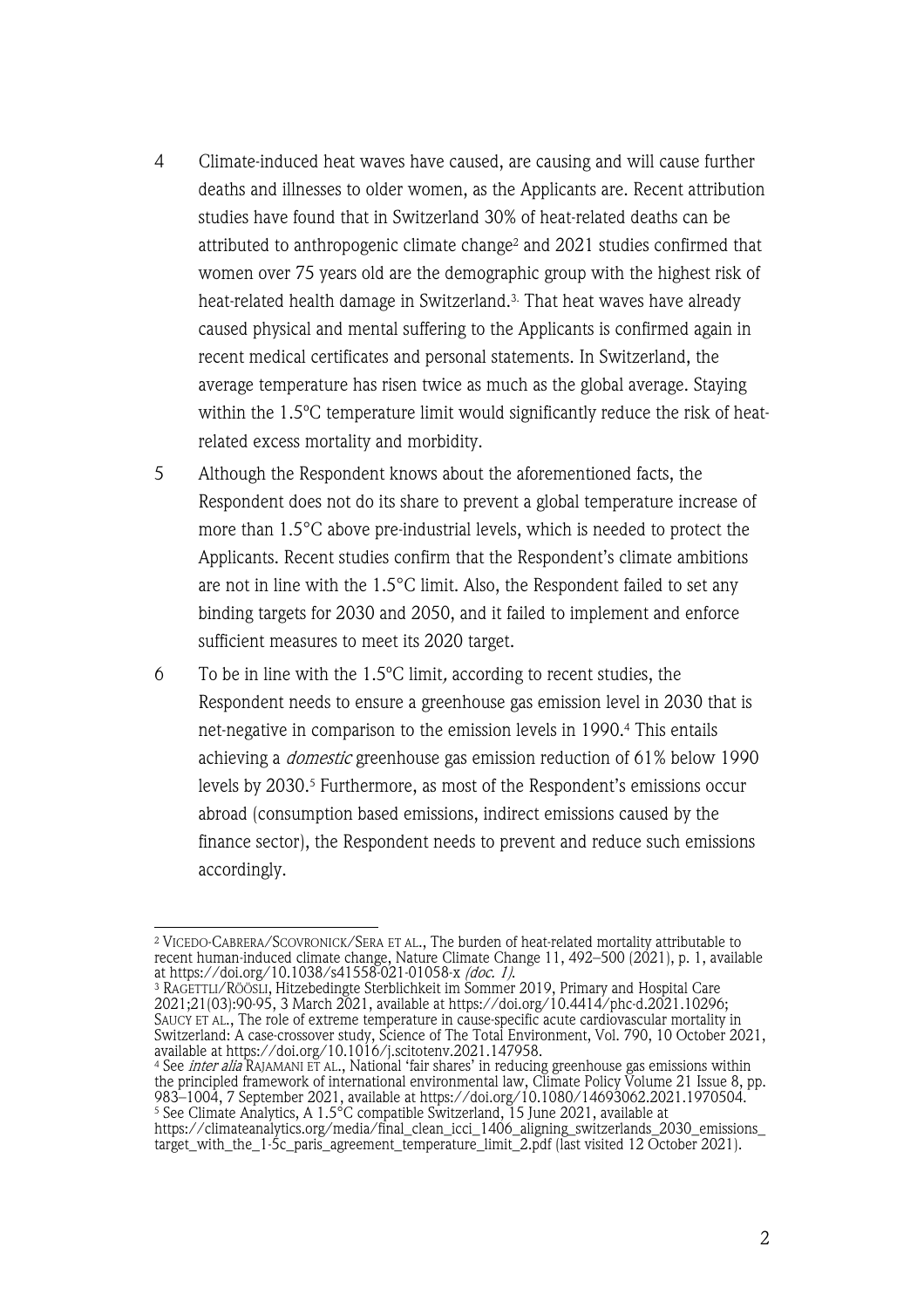#### 2.2. Reply to the Respondent's arguments

- 7 The Respondent justifies its inadequate level of ambition *inter alia* with its alleged "low greenhouse gas intensity". However, in the global ranking of countries, Switzerland ranks 9th in terms of  $CO<sub>2</sub>$  emissions of consumption per capita, a ranking that would be even higher if emissions from aviation and indirect emissions from the finance sector were taken into account. The Respondent further claims that the costs of reducing emissions are high in Switzerland, yet it has not provided any evidence proving this assertion at any point. Also, this is no justification for an inadequate level of ambition, and for letting large mitigation potential unused. Switzerland is one of the wealthiest countries in the world that is and will continue to be particularly affected by global warming. The potential to reduce greenhouse gas emissions, including cost-effective mitigation potential, has been severely under-used even in main sectors like transport, agriculture and finance, and the available measures were insufficiently enforced.
- 8 Although the Respondent admits that to combat global warming, it is essential to base decisions on best scientific knowledge, it is clear from the Respondent's Government public communications that the decisions and proposals regarding climate action, particularly regarding emissions reduction targets, are *not* based on best scientific knowledge, but on political considerations. The Respondent asserts regularly that its climate targets, as entailed in its nationally determined contribution (NDC), would put it on an emission pathway in line with the 1.5°C limit. However, the Respondent has even failed to assess its fair share of the necessary global emissions reductions following an approach which, if followed by all countries, would make it possible to stay within the 1.5°C limit.
- 9 Contrary to the Respondent's assertions, the scientific consensus has clearly indicated that there is no period of grace to take action to limit global warming to 1.5°C.<sup>6</sup> Because greenhouse gases remain in the atmosphere for a long time, emissions must be reduced as quickly as possible. The longer the

 $^{\rm 6}$  IPCC, Special Report: Global Warming of 1.5°C, 2018 (1.5°C SR), p. 61, available at https://www.ipcc.ch/site/assets/uploads/sites/2/2019/06/SR15\_Full\_Report\_Low\_Res.pdf (last visited 12 October 2021); UNEP, Emissions Gap Report 2020, 9 December 2020, p. 33 f., available at https://www.unep.org/emissions-gap-report-2020 (last visited 12 October 2021); IPCC, AR6, Climate Change 2021: The Physical Science Basis, Chapter 4, Executive Summary, available at https://www.ipcc.ch/report/ar6/wg1/downloads/report/IPCC\_AR6\_WGI\_Chapter\_04.pdf (last visited 12 October 2021).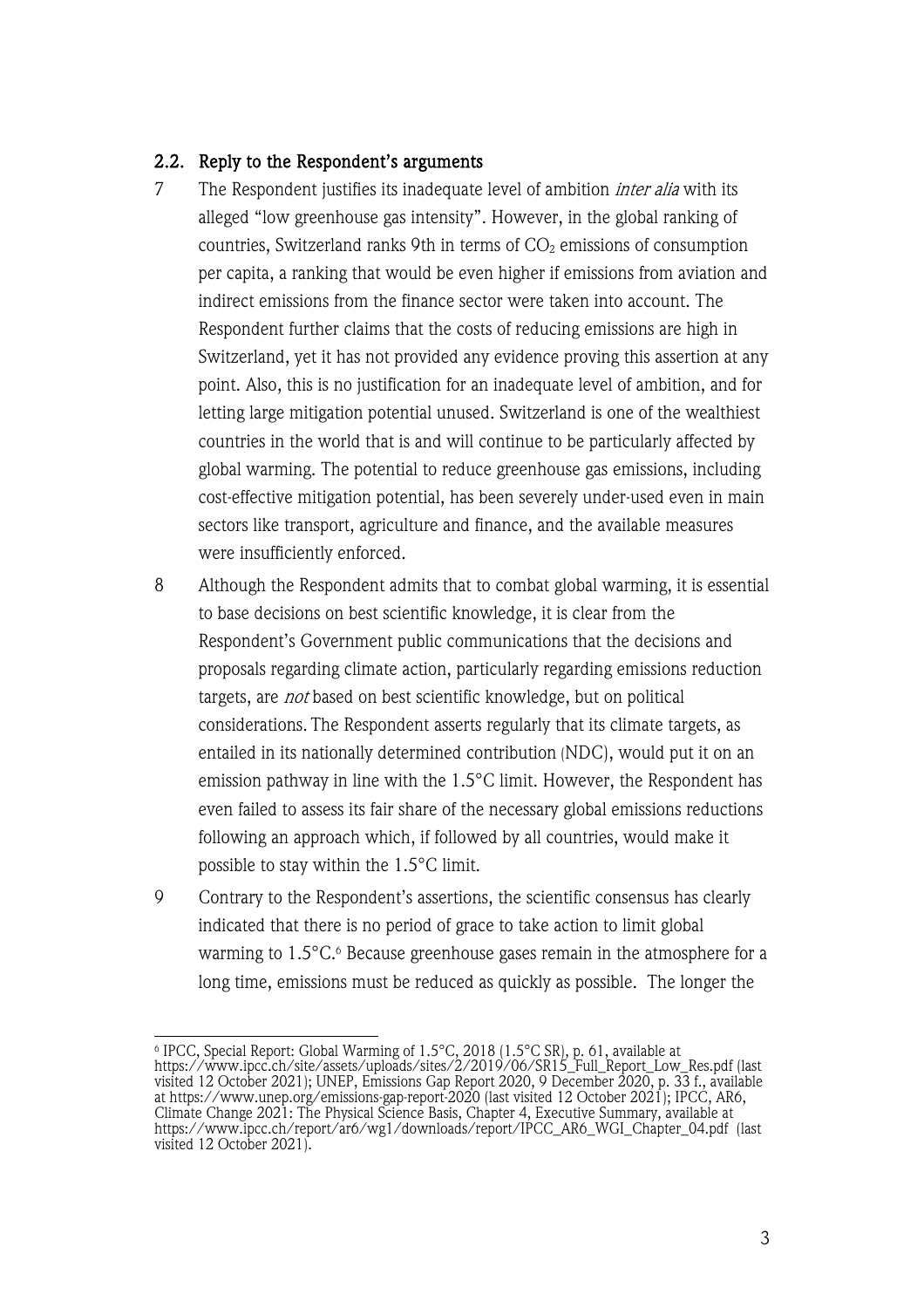delay in emissions reduction, the larger the likelihood of exceeding the limit of 1.5ºC.7

### 3. Summary of the Observations on the Law

#### 3.1. Climate Change in European Court Decisions and International Human Rights bodies

- 10 In many Member States of the Council of Europe, domestic courts have established the need to implement and enact rapid measures to limit global warming to 1.5ºC to protect civil rights, constitutional rights, human rights and the rights of future generations.
- 11 Various international human rights bodies including the Committee on the Elimination of all forms of Discrimination against Women, the Committee on Economic, Social, Committee on Economic, Social and Cultural Rights and the Human Rights Council have recognised that climate change has a wide range of negative implications for the effective enjoyment of human rights, including the rights to life and health. It has been recognized that factors such as gender, age and disability increase people's vulnerability to climate change, and therefore, measures to limit climate change should be gender-responsive and sensitive to the needs and vulnerabilities of older women.

# 3.2. The Court's question 1: Victim Status

## 3.2.1. Preliminary comments

12 Global warming has clearly significant impacts on human rights. If victim status were denied to the Applicants as members of a most vulnerable group due to their age and gender who are enduring and are increasingly facing clearly evidenced impacts by excessive greenhouse gas emissions, it is questionable who would then be entitled to this status. If acts and failures by states in fighting climate change remain outside the scope of human rights law, this would be an unacceptable consequence in light of the Court's practice in comparable environmental law cases.

## 3.2.2. Answer to the Court's question

13 The Applicants are direct and potential victims, within the meaning of Art. 34 ECHR as interpreted by the Court, of a violation of Arts. 2 and 8 ECHR due

<sup>7</sup> IPCC, 1.5°C SR (n 6), p. 34.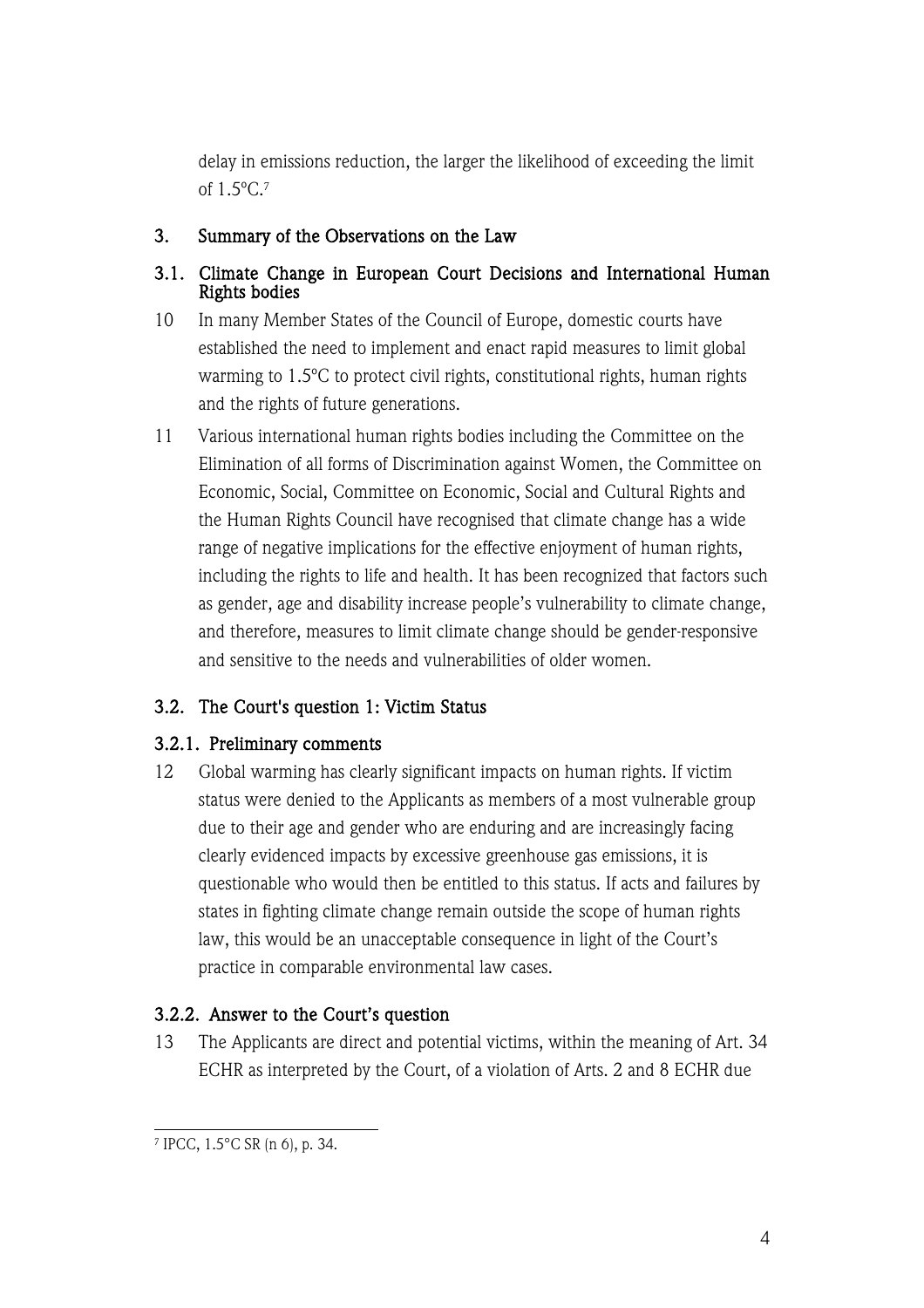to the Respondent's failure to effectively protect them against the effects of climate change. The Applicants fully uphold the statements made in the Application.

- 14 The Court should recognise the Applicant association's (Applicant 1) victim status for the following reasons:
	- The wording of Art. 34 ECHR is very open and does not contain anything that would preclude a group from bringing a claim;
	- a flexible interpretation of standing requirements ensures access to justice;
	- the term "victim" ought to be interpreted in an "evolutive manner";
	- recourse to collective bodies–such as associations– is one of the accessible means, sometimes the only means, reasonably available to vulnerable groups to defend their interests effectively (Gorraiz Lizarraga and Others v. Spain);
	- the Applicant association enables a particularly vulnerable group to exercise its rights in the long term, regardless of the natural age-related retirement of some of its members;
	- in this case in particular, it is of great importance that not only an individual applicant but also an association is awarded standing. This is because the alleged human rights violations are closely related to the advanced age of the women concerned. The risk that individual applicants could die during the proceedings before the Court and that their application could no longer be heard is therefore high.
- 15 The Applicants are also victims in respect of Art. 6 and 13 ECHR, as laid down in the Application.

## 3.2.3. Reply to the Respondent's arguments

Causation is not a precondition for victim status

16 The Applicants submit that as long as they make an arguable claim that they are likely to suffer harm, as they did, the Court should accept the application as admissible. Considerations related to the causal link between the Respondent's omissions and the Applicants' harm should be joined with and examined on the merits.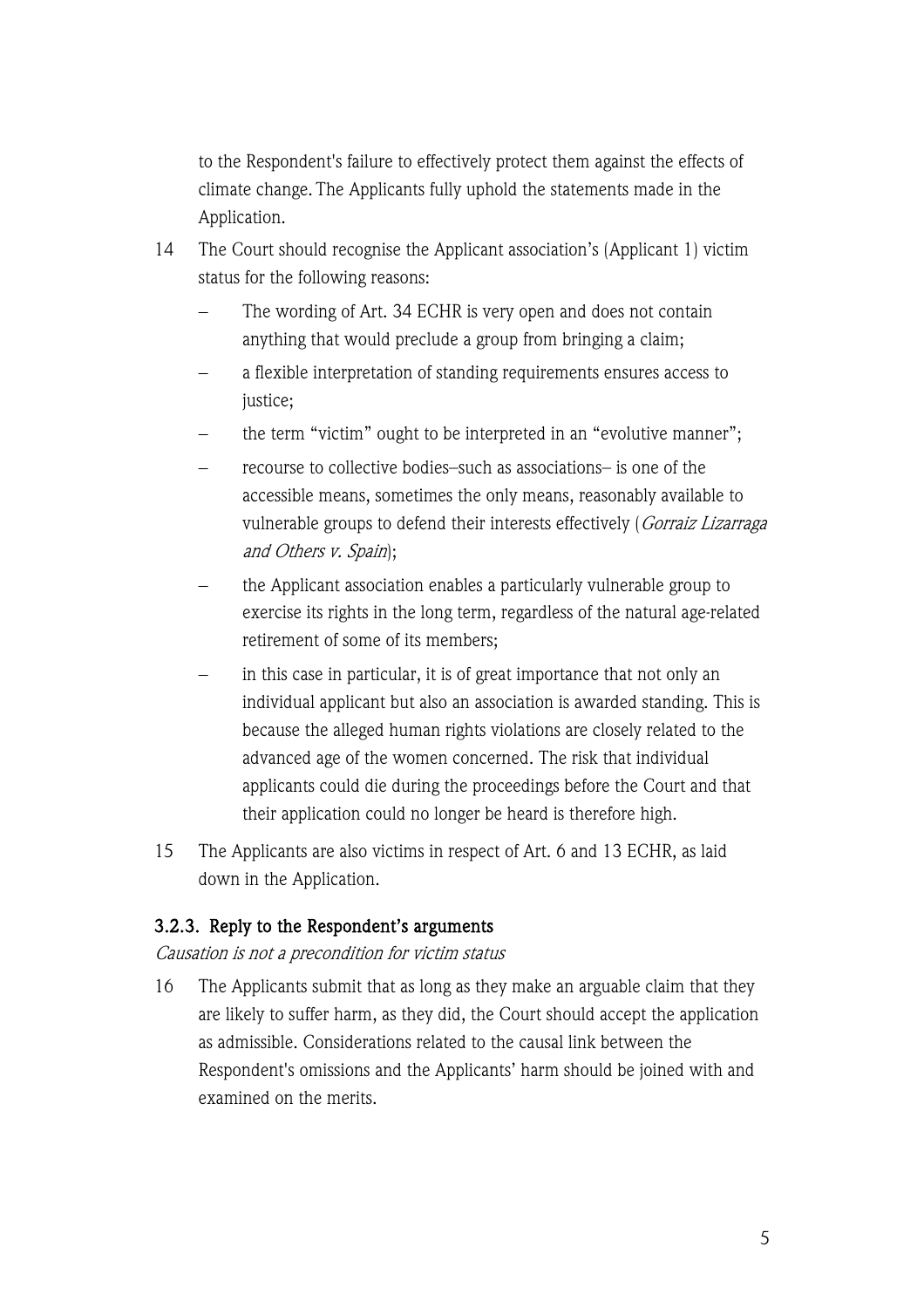#### Applicant 1 has victim status

17 Contrary to the Respondent's claim, given that the association's first purpose is to prevent health hazards caused by dangerous climate change, Applicant 1 is directly affected by the Respondent's failure to do its share to limit temperature increase to 1.5ºC. Further, Applicant 1 is a direct victim under the Association's second purpose: to defend the interests of its members, which also have the status of victims as regards to Arts. 2 and 8 ECHR.

Applicants 2-5 are personally and as members of a vulnerable group particularly affected by the consequences of climate change

18 The Applicants submit that contrary to the Respondent's claims, they are both personally, and as members of a particularly vulnerable group of older women, especially affected by the effects of rising temperatures in comparison with the general public. They have suffered and continue to suffer personally from severe heat-related afflictions, and they were and continue to be at a real and serious risk of mortality and morbidity with every heatwave, because they are older women.

### Applicants are not circumventing Paris Agreement

19 The Respondents' wrongly claimed that the Applicants were attempting to circumvent the Paris Agreement. The Applicants are asking the Court to assess whether the Respondent's omission to take effective climate action to protect the Applicants from climate-induced heatwaves violates the Convention. That the Applicant's Convention rights are violated by the Respondent's omissions in climate protection would be the case even in absence of the Paris Agreement. Clearly, the Paris Agreement was not intended to undermine existing human rights obligations.

## 3.3. The Court's question 2: Applicability and violation of Arts. 2 and 8 ECHR

## 3.3.1. Answer to the Court's question

- 20 The Applicants submit that given the real and serious risk of harm posed by climate induced heatwaves to the Applicants, a risk of which the Respondent is perfectly aware and which can be reduced by the Respondent, Arts. 2 and 8 ECHR are applicable.
- 21 The Applicants further submit that the Respondent has failed to fulfil its positive obligations under Arts. 2 and 8 ECHR to protect the Applicants from the risk of harm posed by climate induced heatwaves, because the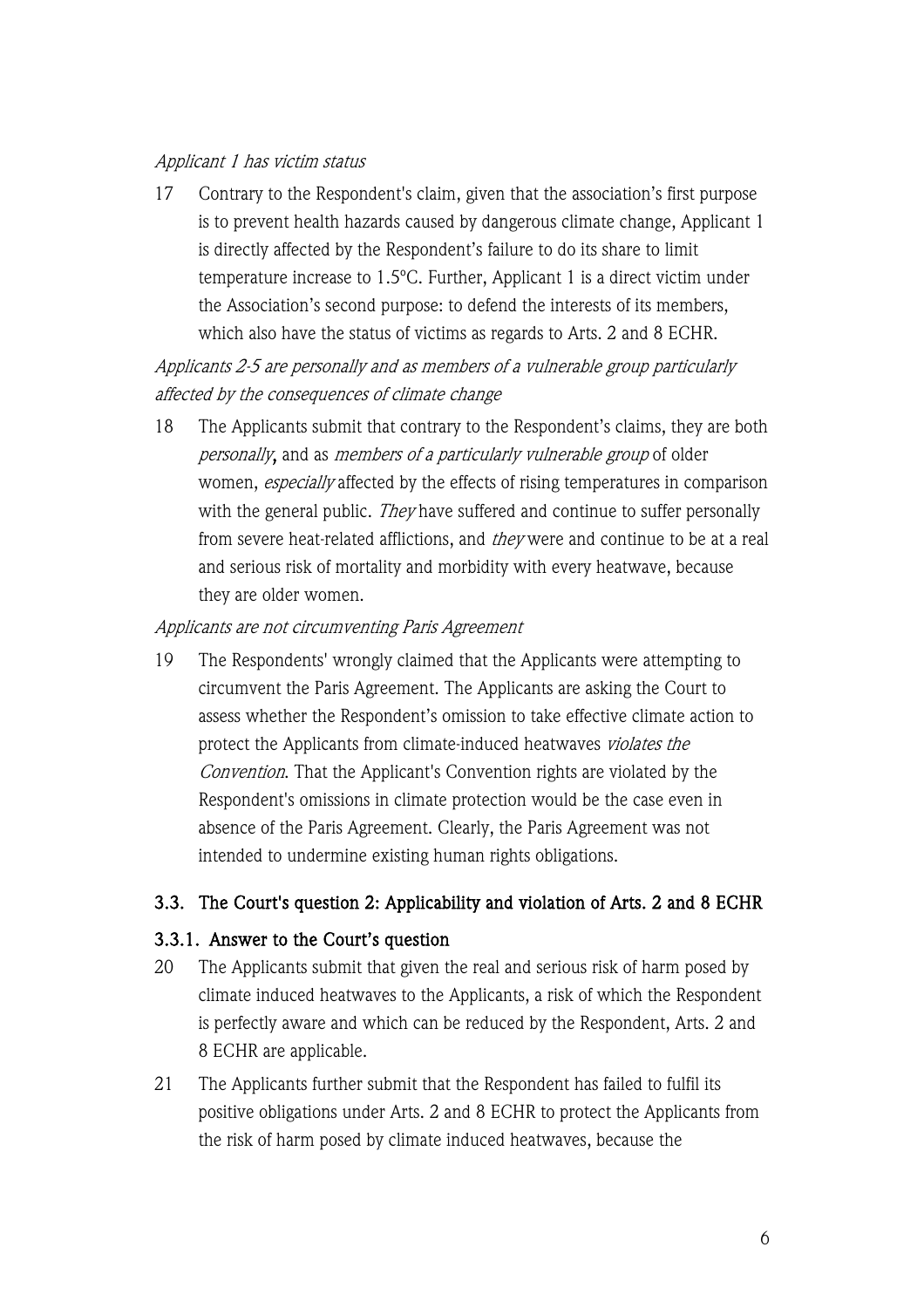Respondent has not adopted appropriate regulations and implemented them by means of adequate and sufficient measures to do its share to prevent a global temperature increase of more than 1.5°C above pre-industrial levels. Besides measures to mitigate emissions occurring within Switzerland, the Applicants are of the view that this requires the Respondent also to prevent and reduce emissions occurring abroad that are directly or indirectly attributable to and within the control of the Respondent.

22 Also, the Applicants submit that there is no discretion as to the level of ambition, namely to do the Respondent's share to stay within the 1.5°C limit. The Respondent's margin of appreciation is limited to determining the measures with which to fulfil its duty to protect, provided they are actually implemented and are appropriate for achieving the objective.

#### 3.3.2. Reply to the Respondent's arguments

#### Causation

- 23 The Applicants reject the Respondent's argument that a causal link between the Respondent's omissions and the harm caused to the Applicants' rights has not been established.
- 24 First, based on extensive scientific evidence the Applicants have proven the complex yet direct causal link between greenhouse gas emissions and harmful effects on the Applicants' rights; second, the contribution by multiple states to the emission of greenhouse gases in the atmosphere does not preclude the Court from establishing that the Respondent bears responsibility for its part in this. Partial responsibility arises from partial causation, even if a single State cannot prevent its outcome on its own. The Court has explicitly rejected the 'but for' test in the context of the positive obligation to protect in the cases of E. and Others and O'Keeffe v Ireland and adopts a more flexible notion between the harm and the State's omission, such as the "real prospect of altering the outcome or mitigating the harm" standard. Hereto, the Applicants submit that reasonable preventive measures with a real prospect of mitigating the harm are available but have not been taken by the Respondent.

#### Legal Nature of Paris Agreement

25 The Applicants submit that contrary to the Respondent's claim, the legal nature of the specific provisions of the Paris Agreement is not decisive in determining the scope of the obligation to protect under Arts. 2 and 8 ECHR.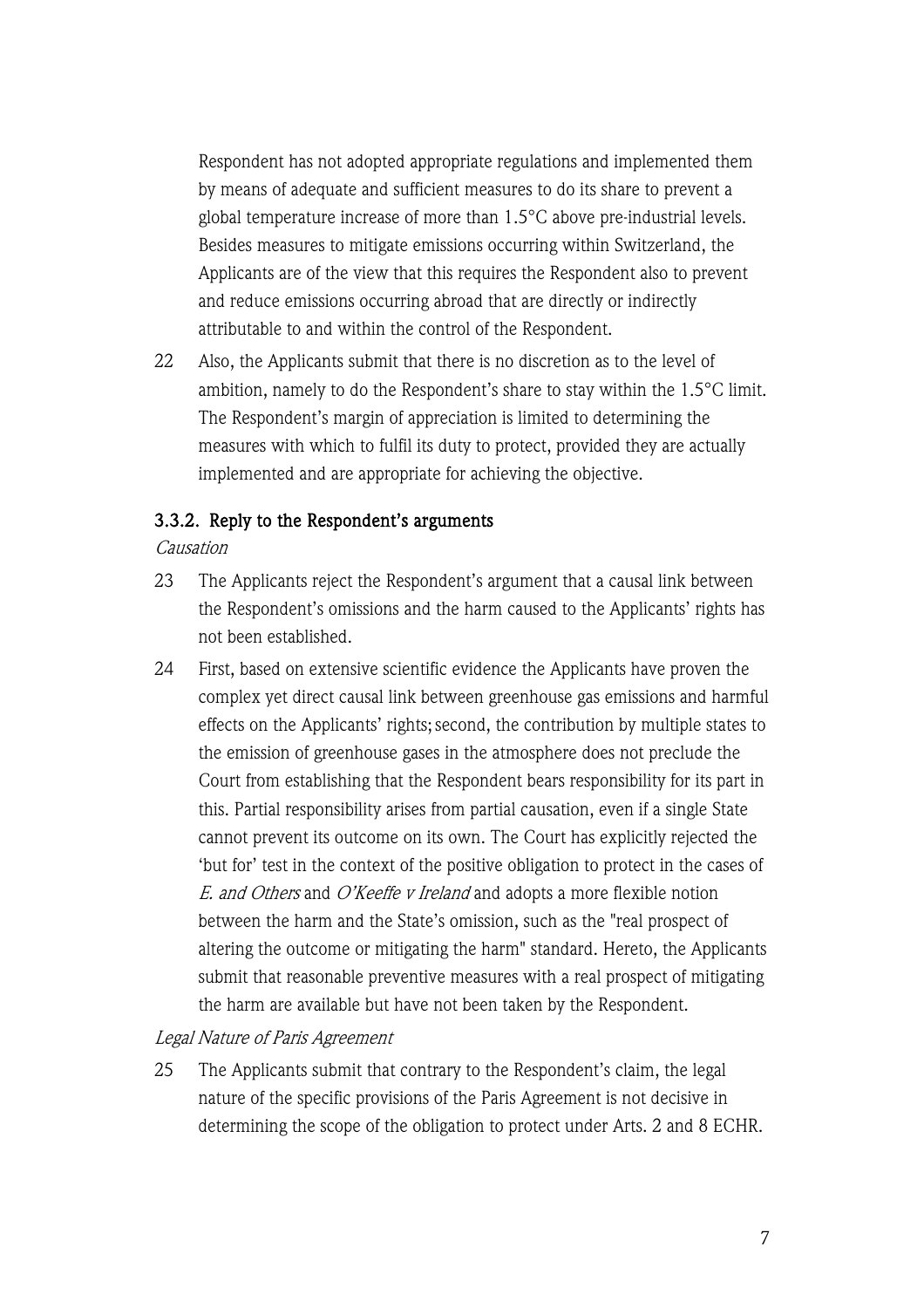All provisions of the Paris Agreement are part of the international law basis that can be taken into account when determining the scope of the obligation to protect in terms of Arts. 2 and 8 ECHR.

Compatibility of Switzerland's commitments with 1.5ºC limit and Convention rights

- 26 The Respondent's climate strategy has never been and is not planned to be in line with the 1.5°C limit. Particularly, in light of the best available science and international environmental law and principles, the Respondent's NDC as well as its long-term climate strategy fall short of meeting the 1.5ºC limit necessary to protect the Applicants.
- 27 The Respondent has not shown whether and how it will meet its human rights obligations, namely to do it's share to stay within the 1.5°C limit, and continues to argue there would still be time to combat climate change, despite clear scientific evidence to the contrary. The Respondent has also failed in its procedural obligations, as it has not conducted appropriate surveys and studies to assess and set a level of climate protection following an approach which, if followed by all countries, would be capable of staying within the 1.5°C limit.

#### 3.4. The Court's question 3: Applicability and violation of Art. 6 ECHR

- 28 The Applicants reiterate that Art. 6 ECHR is applicable in the case at hand, and they did not have an effective legal remedy at their disposal to assert their civil rights.
- 29 Contrary to the Respondent's claim, the Applicant's application does not fall under the general ban on 'fourth instance' complaints. The domestic courts applied the standing requirements *arbitrarily*, impairing the essence of the Applicant's rights under Art. 10 Swiss Constitution and Arts. 2 and 8 ECHR.

### 3.5. The Court's question 4: Effective remedy within the meaning of Art. 13 **ECHR**

30 The Applicants submit that they did not have an effective remedy at their disposal within the meaning of Art. 13 ECHR concerning the alleged violations of Arts. 2 and 8 ECHR. The Applicant's complaints were not examined in substance because the domestic courts applied standing requirements in an arbitrary manner.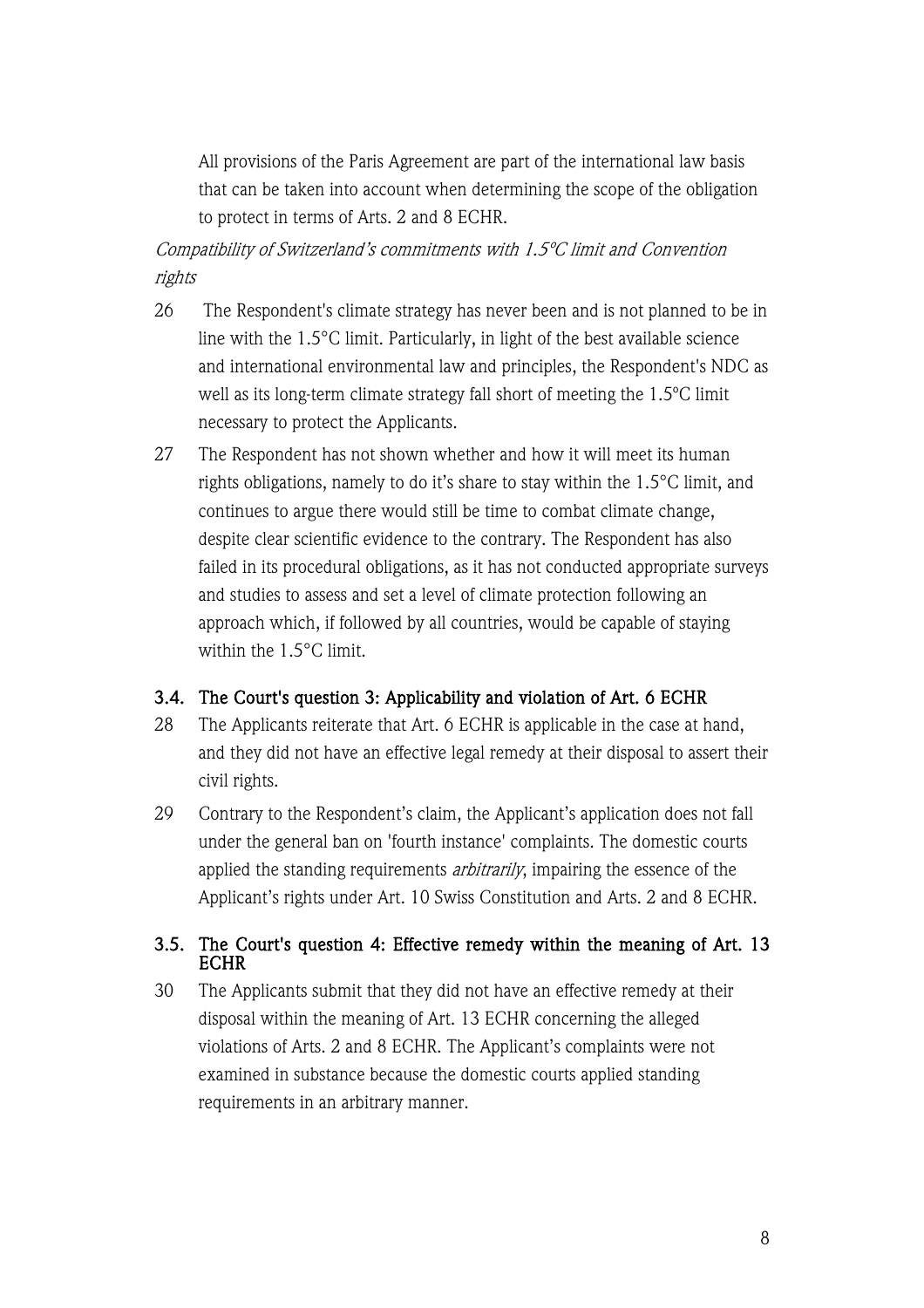31 Contrary to Respondent's claims, the possibility to make an appeal is not deemed in itself an effective remedy. Art. 13 ECHR guarantees the availability at national level of a remedy to enforce the substance of the Convention rights in whatever form they might happen to be secured in the domestic legal order. The remedy must be "effective" in practice as well as in law. And such a remedy must be available as soon as there is an "arguable" complaint or grievance under the Convention. Given the nature of the complaints made under Arts. 2 and 8 ECHR, the Applicants respectfully submit that there is such an "arguable complaint", and that the Respondent was accordingly under an obligation to ensure that the Applicants had access to an effective remedy.

### 4. Requests to the Court

The Applicants respectfully request the Court to declare that:

- (1) All of the Applicants are recognised as having victim status, and that each of their claims is admissible under Arts. 34 and 35 ECHR, respectively.
- (2) The Respondent failed to protect the Applicants' rights to life and private life under Arts. 2 and 8 ECHR, by failing to adopt the necessary legislative and administrative framework to do its share to prevent a global temperature increase of more than 1.5°C above pre-industrial levels. This includes:
	- a. ensuring a greenhouse gas emission level in 2030 that is netnegative as compared to the emissions in 1990;
	- b. reducing domestic emissions by 61% below 1990 levels by 2030, and to net-zero by 2050, as the domestic component of  $a$ .;
	- c. preventing and reducing any emissions occurring abroad that are directly or indirectly attributable to the Respondent, in line with the 1.5°C above pre-industrial levels limit;
	- d. permanently removing greenhouse gas emissions from the atmosphere and storing them in safe, ecologically and socially sound greenhouse gas sinks, if, despite  $a_i$ ,  $b_i$ ,  $c_i$ , any greenhouse gas emissions continue to occur within the control of the Respondent, or the concentration of greenhouse gases in the atmosphere is